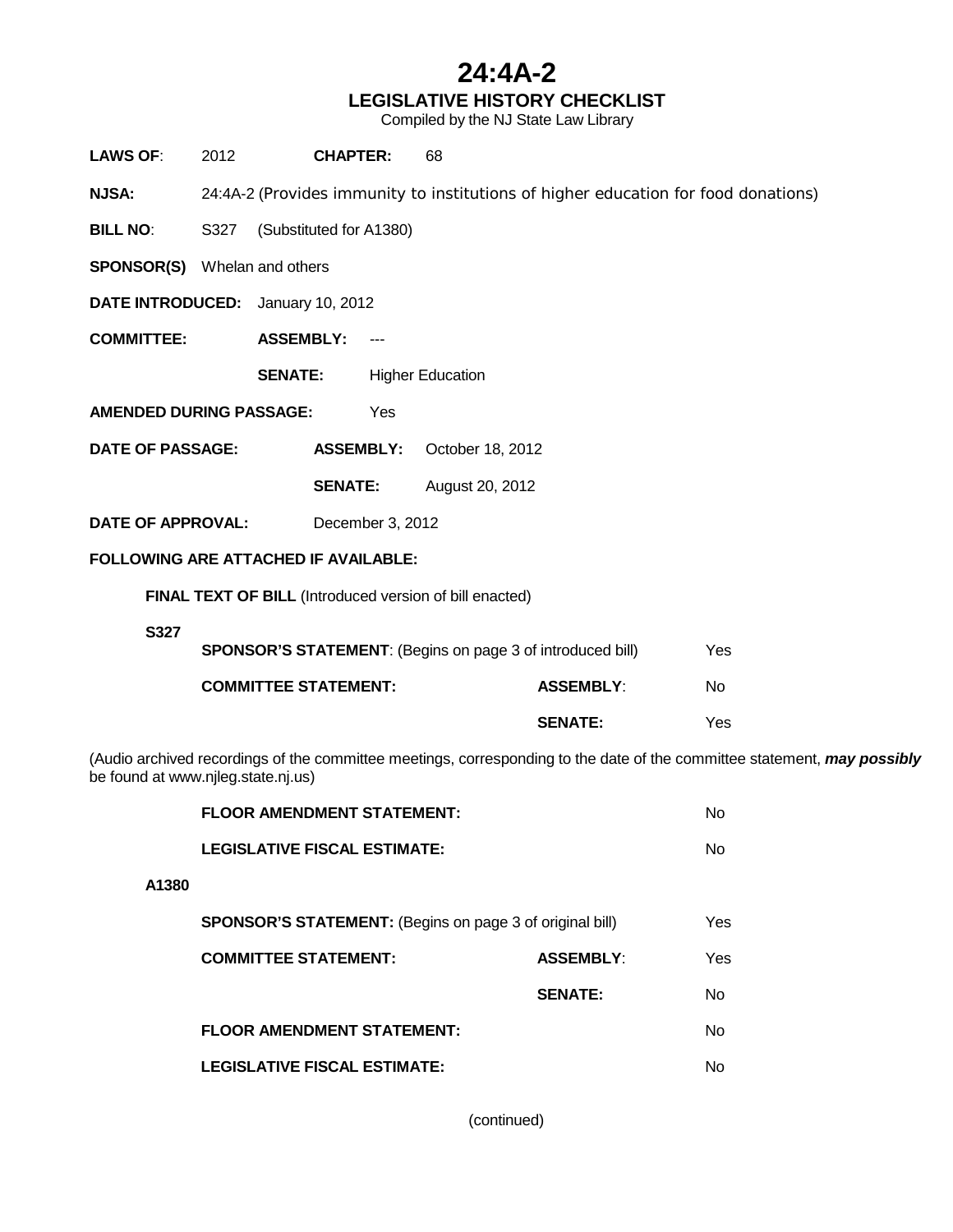| <b>VETO MESSAGE:</b>                                                                                                                                                                                | N٥ |
|-----------------------------------------------------------------------------------------------------------------------------------------------------------------------------------------------------|----|
| <b>GOVERNOR'S PRESS RELEASE ON SIGNING:</b>                                                                                                                                                         | No |
| <b>FOLLOWING WERE PRINTED:</b><br>To check for circulating copies, contact New Jersey State Government<br>Publications at the State Library (609) 278-2640 ext.103 or mailto:refdesk@njstatelib.org |    |
| <b>REPORTS:</b>                                                                                                                                                                                     | Nο |
| <b>HEARINGS:</b>                                                                                                                                                                                    | No |
| <b>NEWSPAPER ARTICLES:</b>                                                                                                                                                                          | N٥ |

LAW/RWH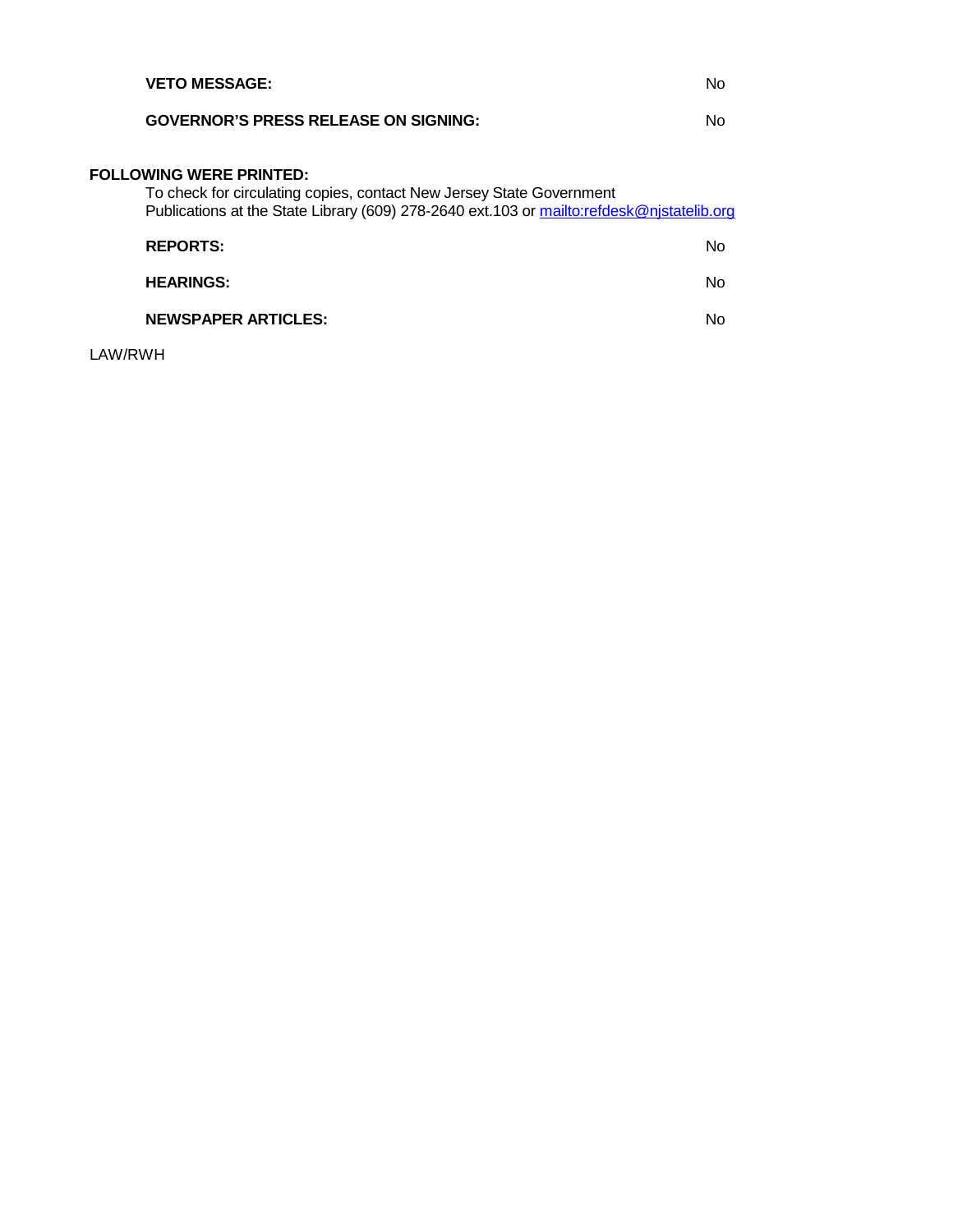#### P.L. 2012, CHAPTER 68, *approved December 3, 2012* Senate, No. 327

1 **AN ACT** concerning food donations and amending P.L.1982, c.178. 2 3 **BE IT ENACTED** *by the Senate and General Assembly of the State*  4 *of New Jersey:* 5 6 1. Section 2 of P.L.1982, c.178 (C.24:4A-2) is amended to read 7 as follows: 8 2. Definitions 9 As used in this act: 10 a. "Donor" includes, but is not limited to, any farmer, 11 processor, distributor, wholesaler or retailer of perishable or 12 prepared food, or an institution of higher education in this State; 13 b. "Food" means articles used for food or drink for humans 14 and articles used for components of any such article; 15 c. "Gleaner" means a person who harvests for distribution an 16 agricultural food that has been donated by the owner; 17 d. "Nonprofit organization" means an organization 18 incorporated under the provisions of Title 15 or Title 16 of the 19 Revised Statutes of New Jersey, an organization exempt from 20 taxation under section  $501(c)(3)$  of the Internal Revenue Code or an 21 entity to which a charitable contribution as defined under 22 subsection (c) of section 170 of the Internal Revenue Code is 23 deductible under section 170; 24 e. "Perishable food" means any food that may spoil or 25 otherwise become unfit for human consumption because of its 26 nature, type or physical condition. Perishable food includes, but is 27 not limited to, fresh or processed meats, poultry, seafood, dairy 28 products, bakery products, eggs in the shell, fresh fruits or 29 vegetables and foods that have been canned or otherwise processed 30 and packaged and which may or may not require refrigeration or 31 freezing; 32 f. "Prepared food" means food commercially processed and 33 prepared for human consumption; 34 g. "Food bank" means a nonprofit food clearinghouse that 35 solicits, stores, and distributes donations of edible but unmarketable 36 surplus food. The food is distributed to nonprofit organizations that 37 feed the needy. 38 (cf: P.L.1982, c.178, s.2) 39 40 2. This act shall take effect immediately.

 **EXPLANATION – Matter enclosed in bold-faced brackets** [**thus**] **in the above bill is not enacted and is intended to be omitted in the law.** 

**Matter underlined thus is new matter.**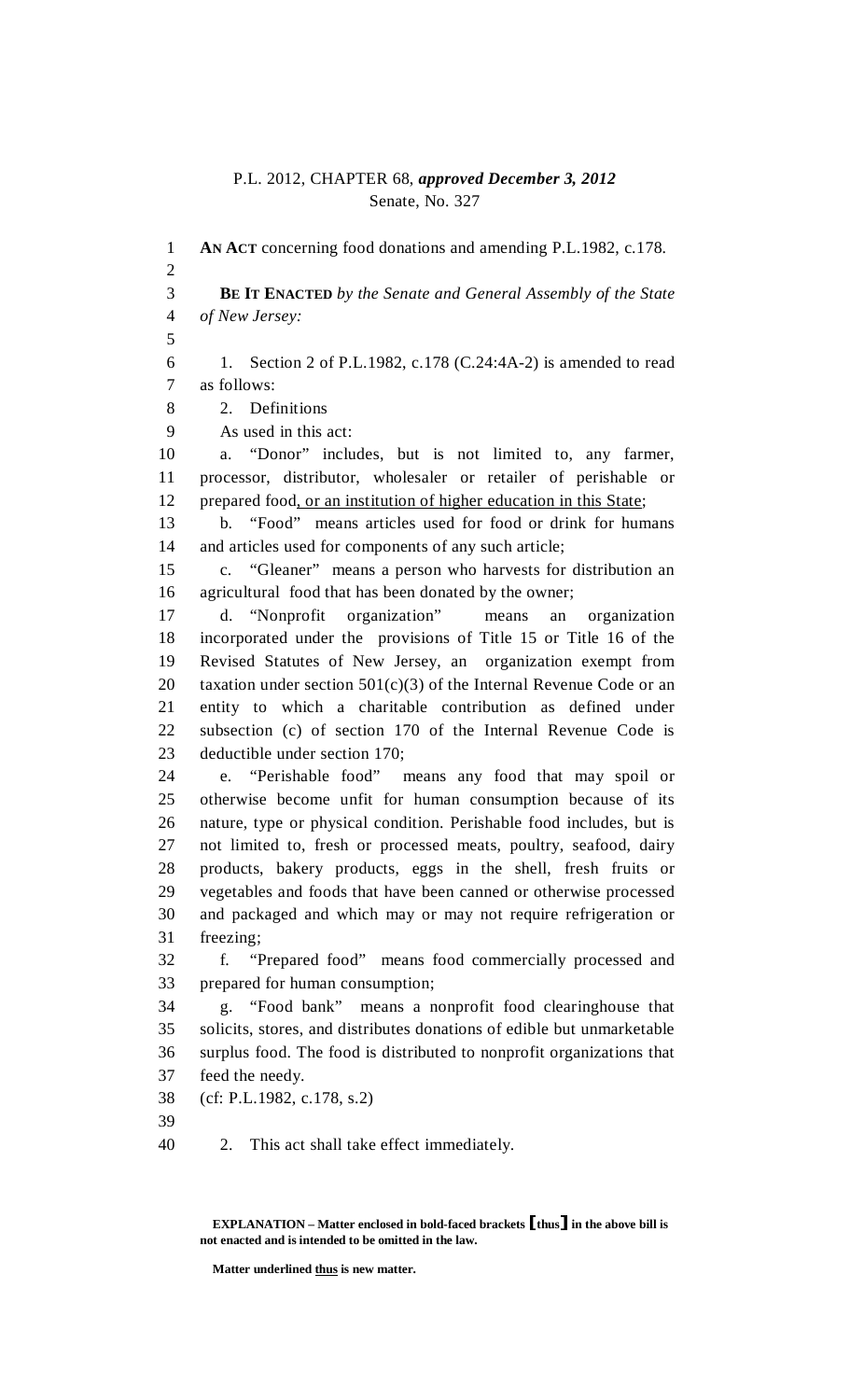1 2

- 3 Provides immunity to institutions of higher education for food
- 4 donations.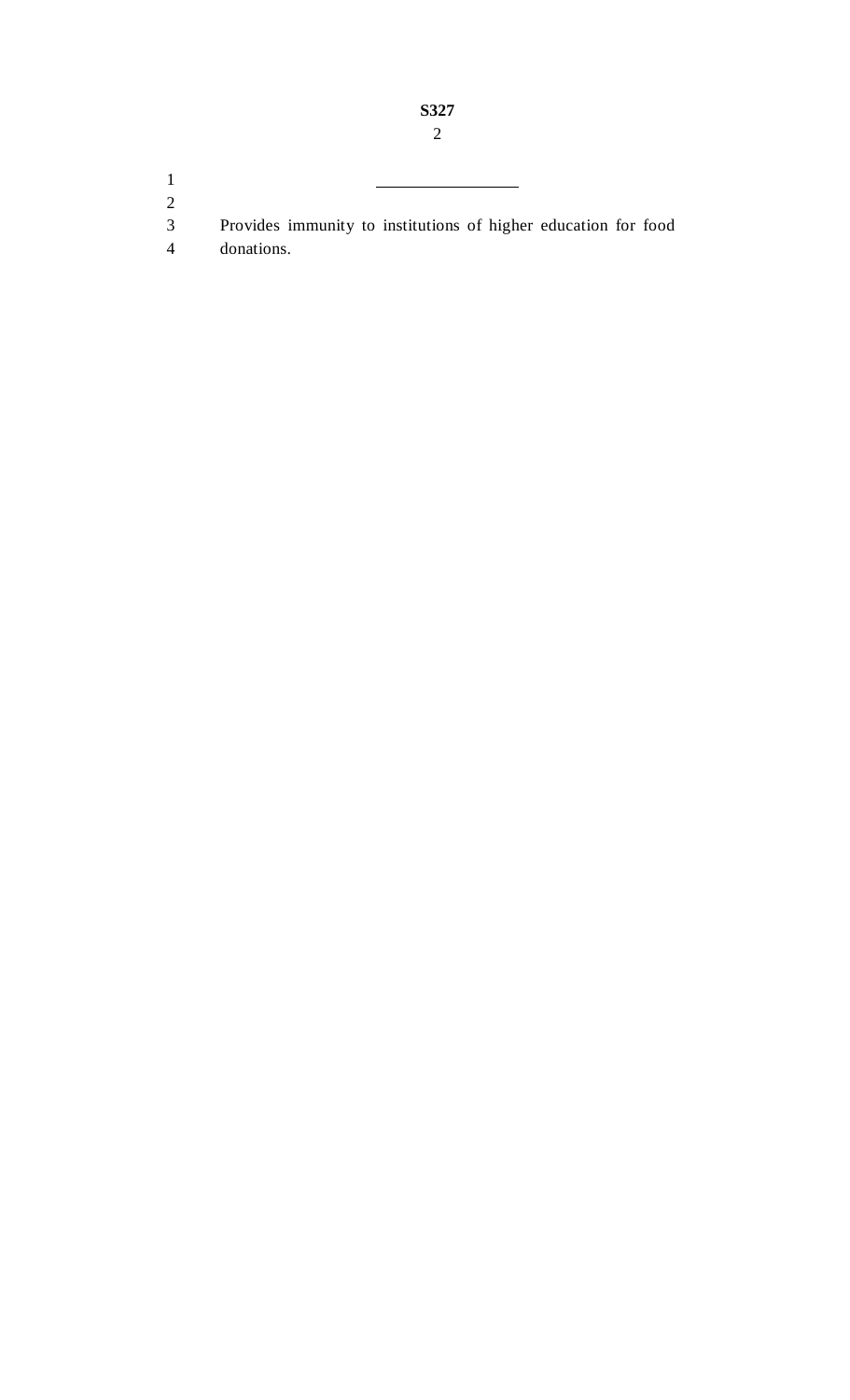# **SENATE, No. 327 STATE OF NEW JERSEY 215th LEGISLATURE**

PRE-FILED FOR INTRODUCTION IN THE 2012 SESSION

**Sponsored by: Senator JIM WHELAN District 2 (Atlantic)** 

#### **SYNOPSIS**

Provides immunity to institutions of higher education for food donations.

#### **CURRENT VERSION OF TEXT**

Introduced Pending Technical Review by Legislative Counsel

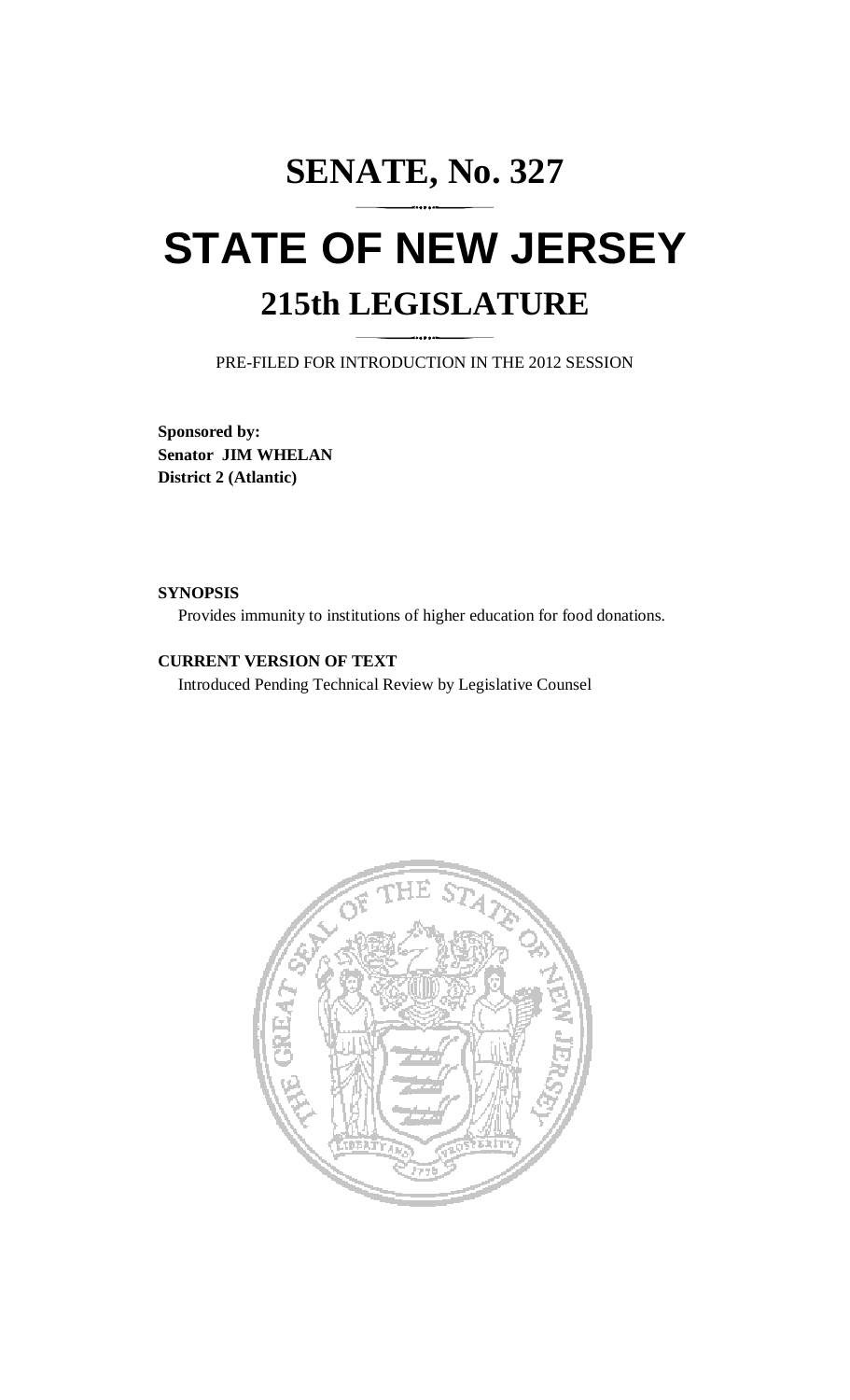1 **AN ACT** concerning food donations and amending P.L.1982, c.178. 2 3 **BE IT ENACTED** *by the Senate and General Assembly of the State*  4 *of New Jersey:* 5 6 1. Section 2 of P.L.1982, c.178 (C.24:4A-2) is amended to read 7 as follows: 8 2. Definitions 9 As used in this act: 10 a. "Donor" includes, but is not limited to, any farmer, 11 processor, distributor, wholesaler or retailer of perishable or 12 prepared food , or an institution of higher education in this State; 13 b. "Food" means articles used for food or drink for humans 14 and articles used for components of any such article; 15 c. "Gleaner" means a person who harvests for distribution an 16 agricultural food that has been donated by the owner; 17 d. "Nonprofit organization" means an organization 18 incorporated under the provisions of Title 15 or Title 16 of the 19 Revised Statutes of New Jersey, an organization exempt from 20 taxation under section  $501(c)(3)$  of the Internal Revenue Code or an 21 entity to which a charitable contribution as defined under 22 subsection (c) of section 170 of the Internal Revenue Code is 23 deductible under section 170; 24 e. "Perishable food" means any food that may spoil or 25 otherwise become unfit for human consumption because of its 26 nature, type or physical condition. Perishable food includes, but is 27 not limited to, fresh or processed meats, poultry, seafood, dairy 28 products, bakery products, eggs in the shell, fresh fruits or 29 vegetables and foods that have been canned or otherwise processed 30 and packaged and which may or may not require refrigeration or 31 freezing; 32 f. "Prepared food" means food commercially processed and 33 prepared for human consumption; 34 g. "Food bank" means a nonprofit food clearinghouse that 35 solicits, stores, and distributes donations of edible but unmarketable 36 surplus food. The food is distributed to nonprofit organizations that 37 feed the needy. 38 (cf: P.L.1982, c. 178, s. 2) 39 40 2. This act shall take effect immediately.

**Matter underlined thus is new matter.** 

**EXPLANATION – Matter enclosed in bold-faced brackets** [**thus**] **in the above bill is not enacted and is intended to be omitted in the law.**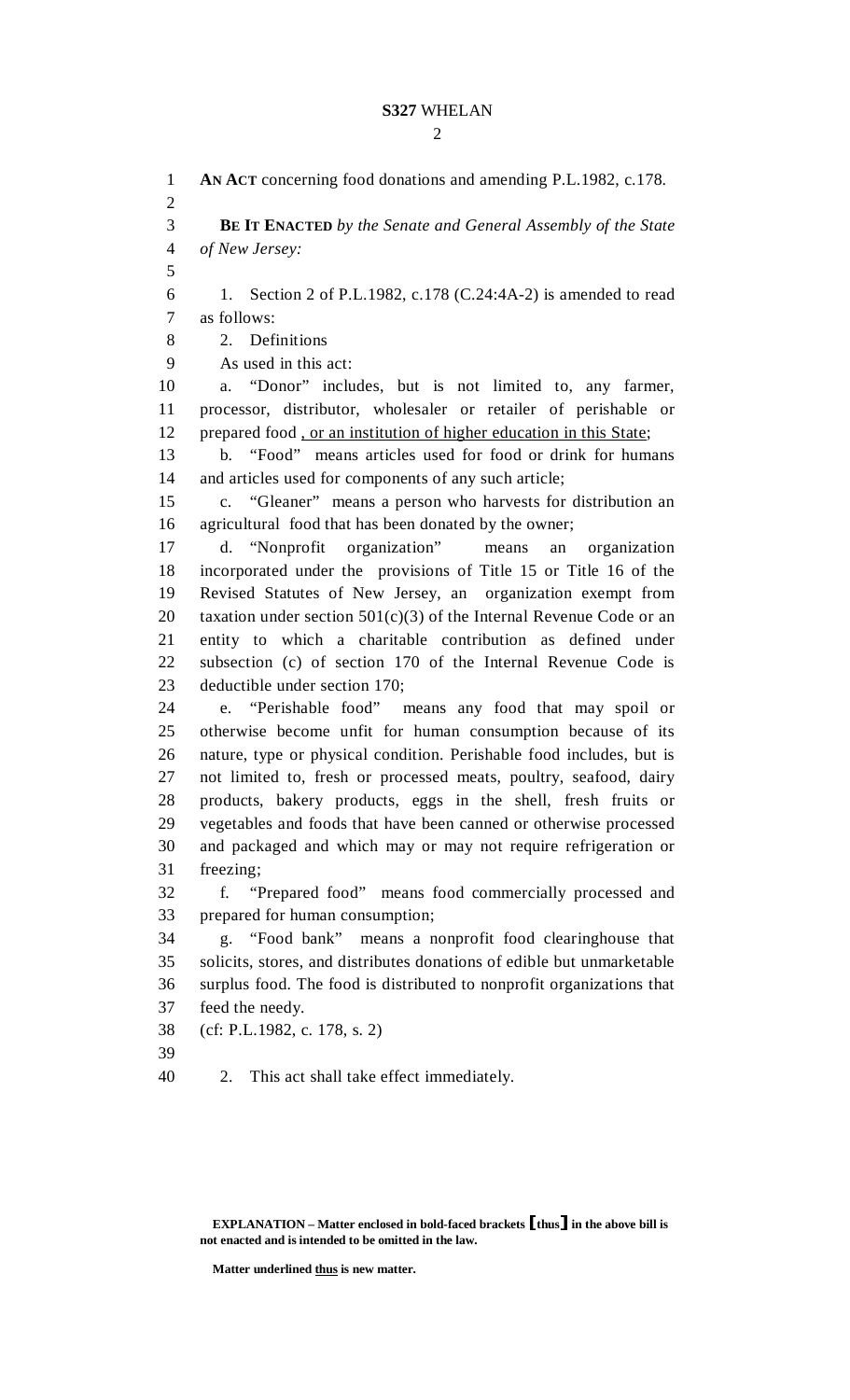#### **S327** WHELAN

#### 1 STATEMENT

3 This bill amends the "Food Bank Good Samaritan Act," which

4 was enacted in 1982 in order to encourage the distribution of food

5 that would otherwise go to waste, by providing immunity to certain

- 6 food donors. This bill extends that immunity to colleges and
- 7 universities located in the State.

2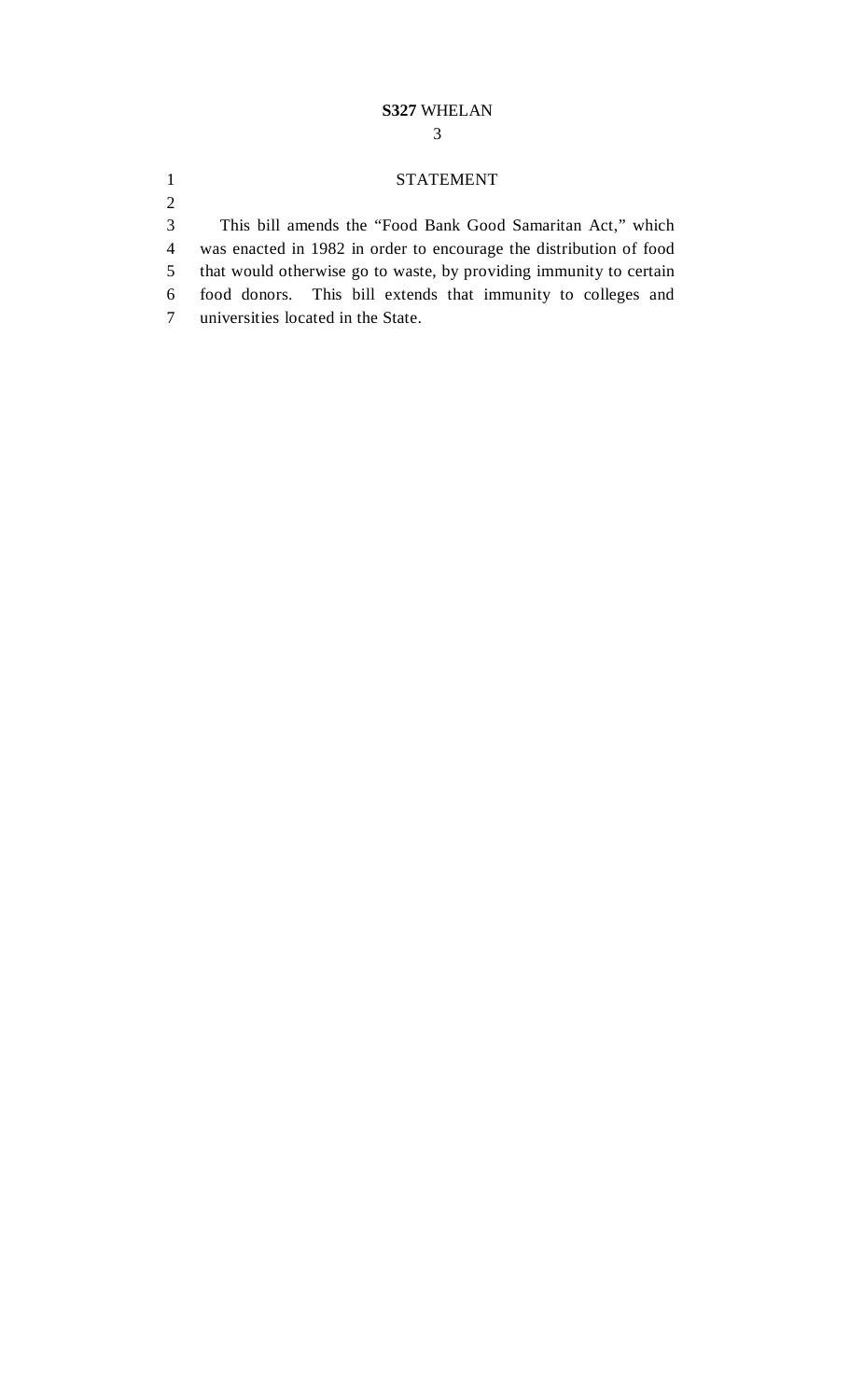## STATEMENT TO

# **SENATE, No. 327**

# **STATE OF NEW JERSEY**

#### DATED: MARCH 5, 2012

 The Senate Higher Education Committee reports favorably Senate Bill No. 327.

 This bill amends the "Food Bank Good Samaritan Act," which was enacted in 1982 in order to encourage the distribution of food that would otherwise go to waste, by providing immunity to certain food donors. This bill extends that immunity to colleges and universities located in the State.

 This bill was pre-filed for introduction in the 2012-2013 session pending technical review. As reported, the bill includes the changes required by technical review, which has been performed.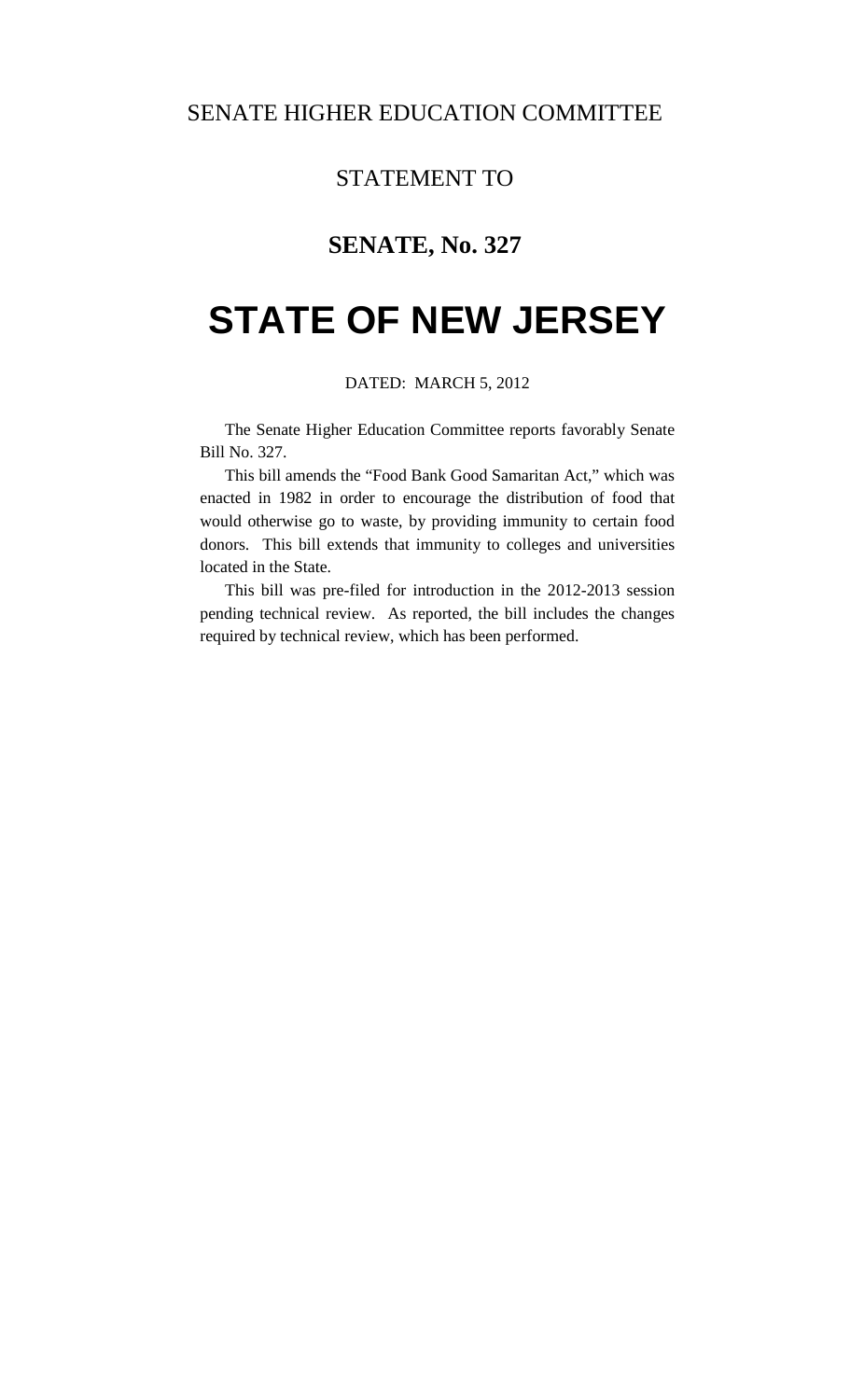# **ASSEMBLY, No. 1380 STATE OF NEW JERSEY 215th LEGISLATURE**

PRE-FILED FOR INTRODUCTION IN THE 2012 SESSION

**Sponsored by: Assemblyman UPENDRA J. CHIVUKULA District 17 (Middlesex and Somerset) Assemblyman GILBERT "WHIP" L. WILSON District 5 (Camden and Gloucester) Assemblyman CRAIG J. COUGHLIN District 19 (Middlesex)** 

**Co-Sponsored by: Assemblymen Wisniewski and Coutinho** 

#### **SYNOPSIS**

Provides immunity to institutions of higher education for food donations.

#### **CURRENT VERSION OF TEXT**

Introduced Pending Technical Review by Legislative Counsel



**(Sponsorship Updated As Of: 2/22/2012)**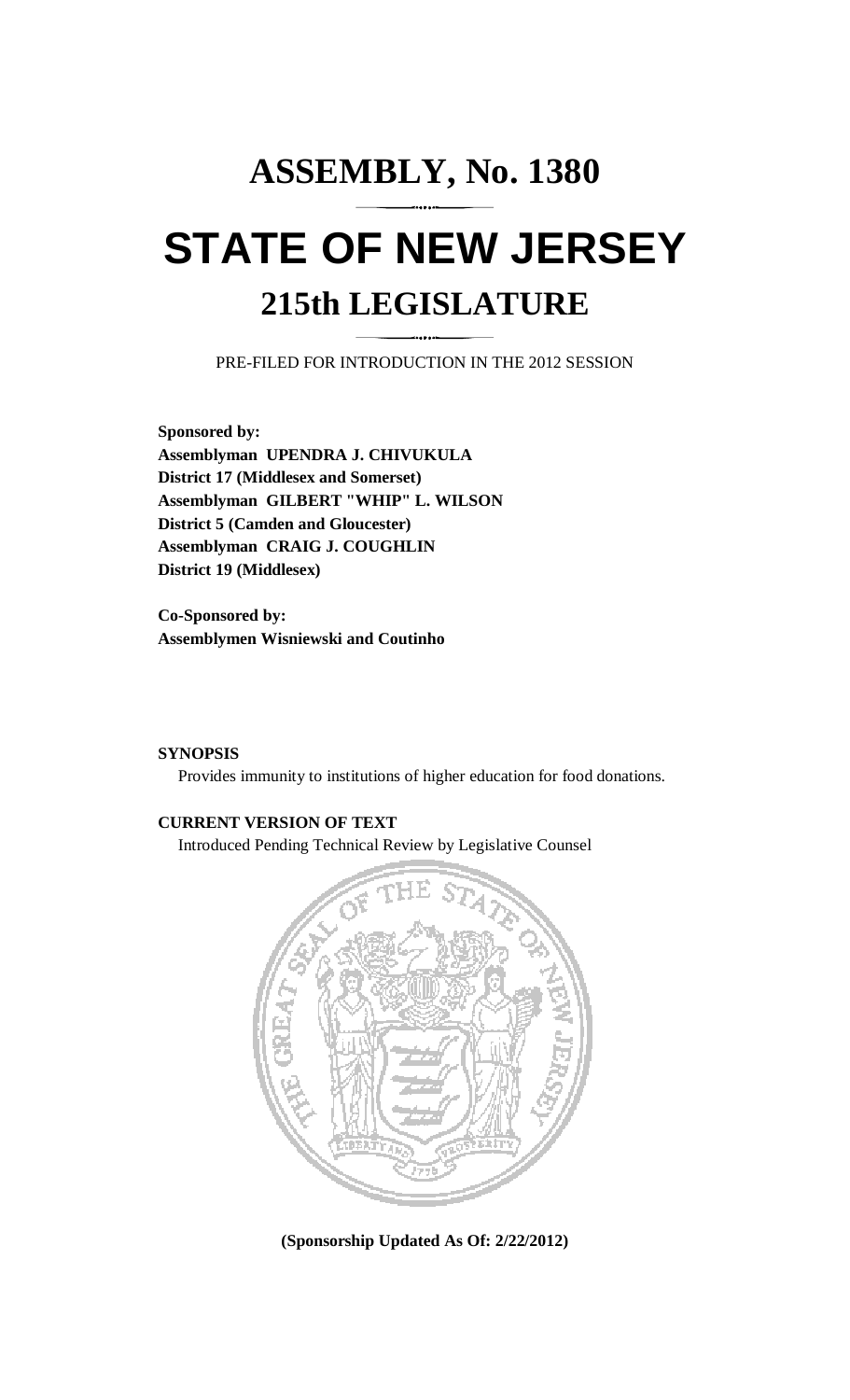$\mathcal{D}$ 

1 **AN ACT** concerning food donations and amending P.L.1982, c.178. 2 3 **BE IT ENACTED** *by the Senate and General Assembly of the State*  4 *of New Jersey:* 5 6 1. Section 2 of P.L.1982, c.178 (C.24:4A-2) is amended to read 7 as follows: 8 2. Definitions 9 As used in this act: 10 a. "Donor" includes, but is not limited to, any farmer, 11 processor, distributor, wholesaler or retailer of perishable or 12 prepared food , or an institution of higher education in this State; 13 b. "Food" means articles used for food or drink for humans 14 and articles used for components of any such article; 15 c. "Gleaner" means a person who harvests for distribution an 16 agricultural food that has been donated by the owner; 17 d. "Nonprofit organization" means an organization 18 incorporated under the provisions of Title 15 or Title 16 of the 19 Revised Statutes of New Jersey, an organization exempt from 20 taxation under section  $501(c)(3)$  of the Internal Revenue Code or an 21 entity to which a charitable contribution as defined under 22 subsection (c) of section 170 of the Internal Revenue Code is 23 deductible under section 170; 24 e. "Perishable food" means any food that may spoil or 25 otherwise become unfit for human consumption because of its 26 nature, type or physical condition. Perishable food includes, but is 27 not limited to, fresh or processed meats, poultry, seafood, dairy 28 products, bakery products, eggs in the shell, fresh fruits or 29 vegetables and foods that have been canned or otherwise processed 30 and packaged and which may or may not require refrigeration or 31 freezing; 32 f. "Prepared food" means food commercially processed and 33 prepared for human consumption; 34 g. "Food bank" means a nonprofit food clearinghouse that 35 solicits, stores, and distributes donations of edible but unmarketable 36 surplus food. The food is distributed to nonprofit organizations that 37 feed the needy. 38 (cf: P.L.1982, c. 178, s. 2) 39 40 2. This act shall take effect immediately.

**Matter underlined thus is new matter.** 

**EXPLANATION – Matter enclosed in bold-faced brackets** [**thus**] **in the above bill is not enacted and is intended to be omitted in the law.**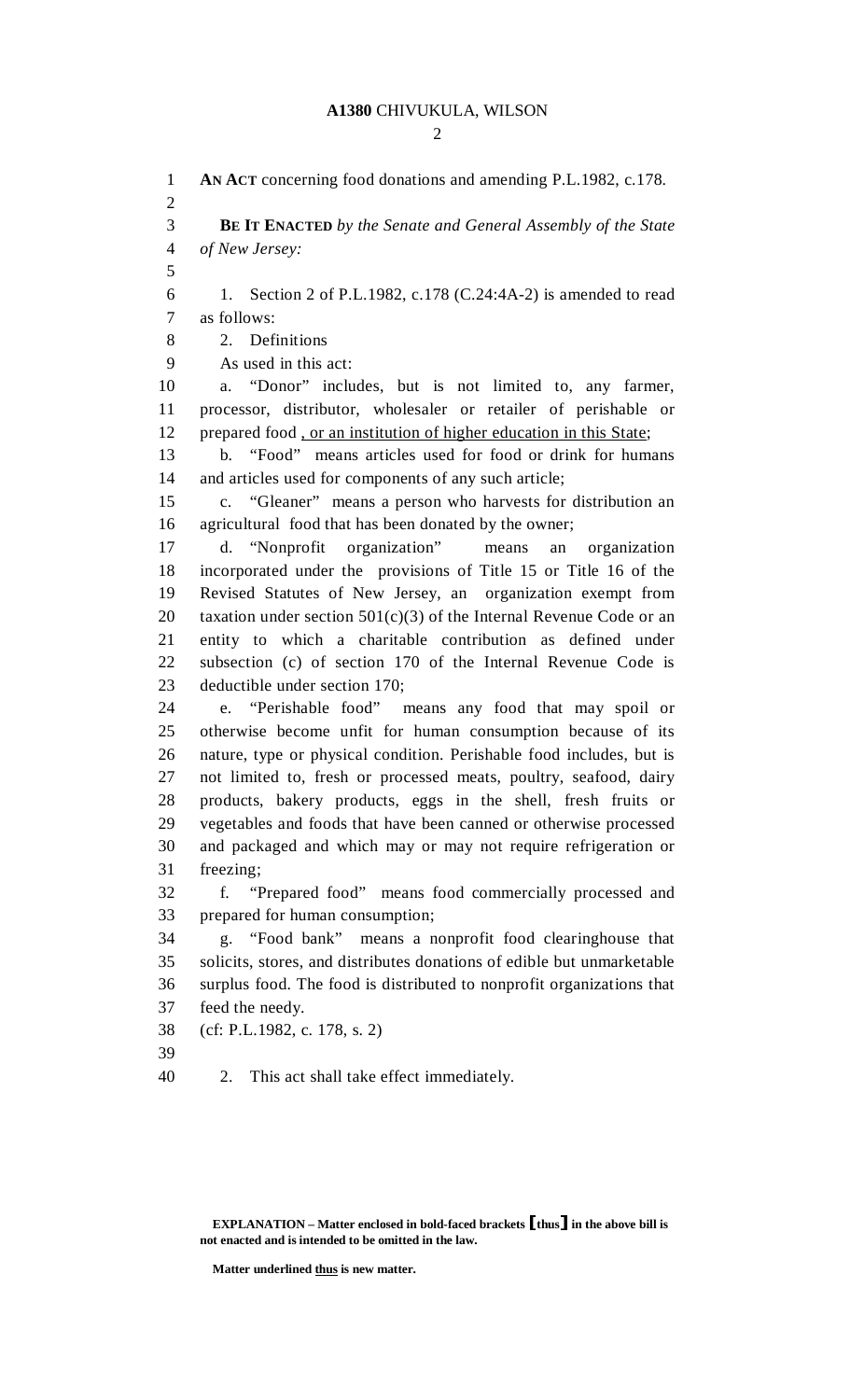#### **A1380** CHIVUKULA, WILSON

3

#### 1 STATEMENT

3 This bill amends the "Food Bank Good Samaritan Act," which

4 was enacted in 1982 in order to encourage the distribution of food

5 that would otherwise go to waste, by providing immunity to certain

- 6 food donors. This bill extends that immunity to colleges and
- 7 universities located in the State.

2